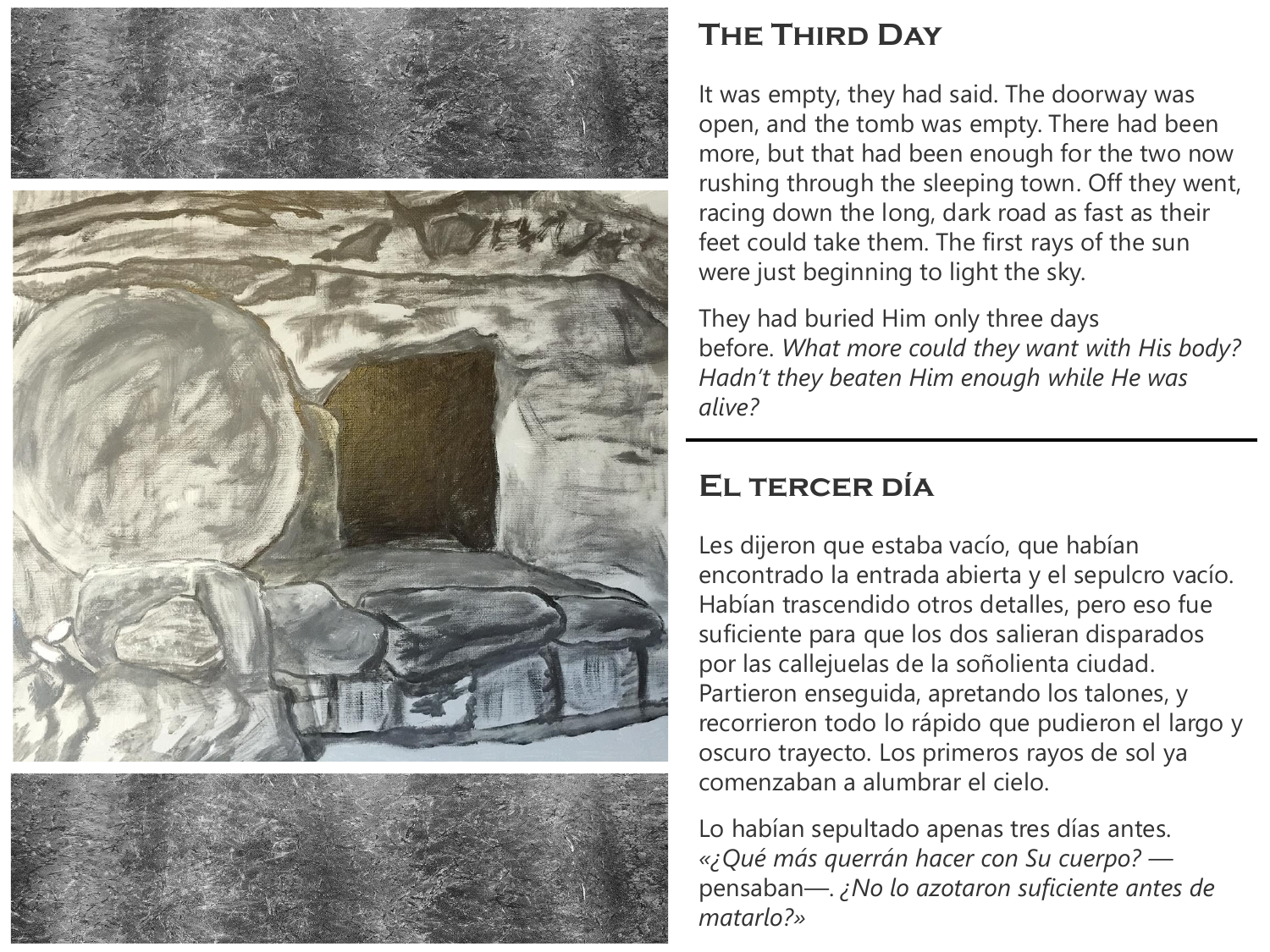





Peter could still remember how the soldiers had struck Him with their whips again and again, long beyond the point of human endurance. And He had let them.

Jesus could have stopped it. Why did He let them go on? He said that He could have called legions of angels to protect Him. Why didn't He?

A thought struck Peter. It was something from the prophet Isaiah: *"He was hurt for our wrongdoing. He was crushed for our sins. He was punished so we would have peace. He was beaten so we would be healed."*

*He did it for us.*

Todavía estaba fresco en la mente de Pedro el recuerdo de los soldados descargando sus látigos contra Él una y otra vez, más de lo que es capaz de soportar un hombre. Y Él lo había permitido.

Jesús pudo haberlo detenido. ¿Por qué dejó que lo siguieran atormentando? Dijo que podría haber llamado a legiones de ángeles para que lo protegieran. ¿Por qué no lo hizo?

De golpe le vino algo a la memoria. Era un texto del profeta Isaías: *«Él herido fue por nuestras rebeliones, molido por nuestros pecados; el castigo de nuestra paz fue sobre Él, y por Su llaga fuimos nosotros curados».*

Entonces lo entendió: «Lo hizo por nosotros».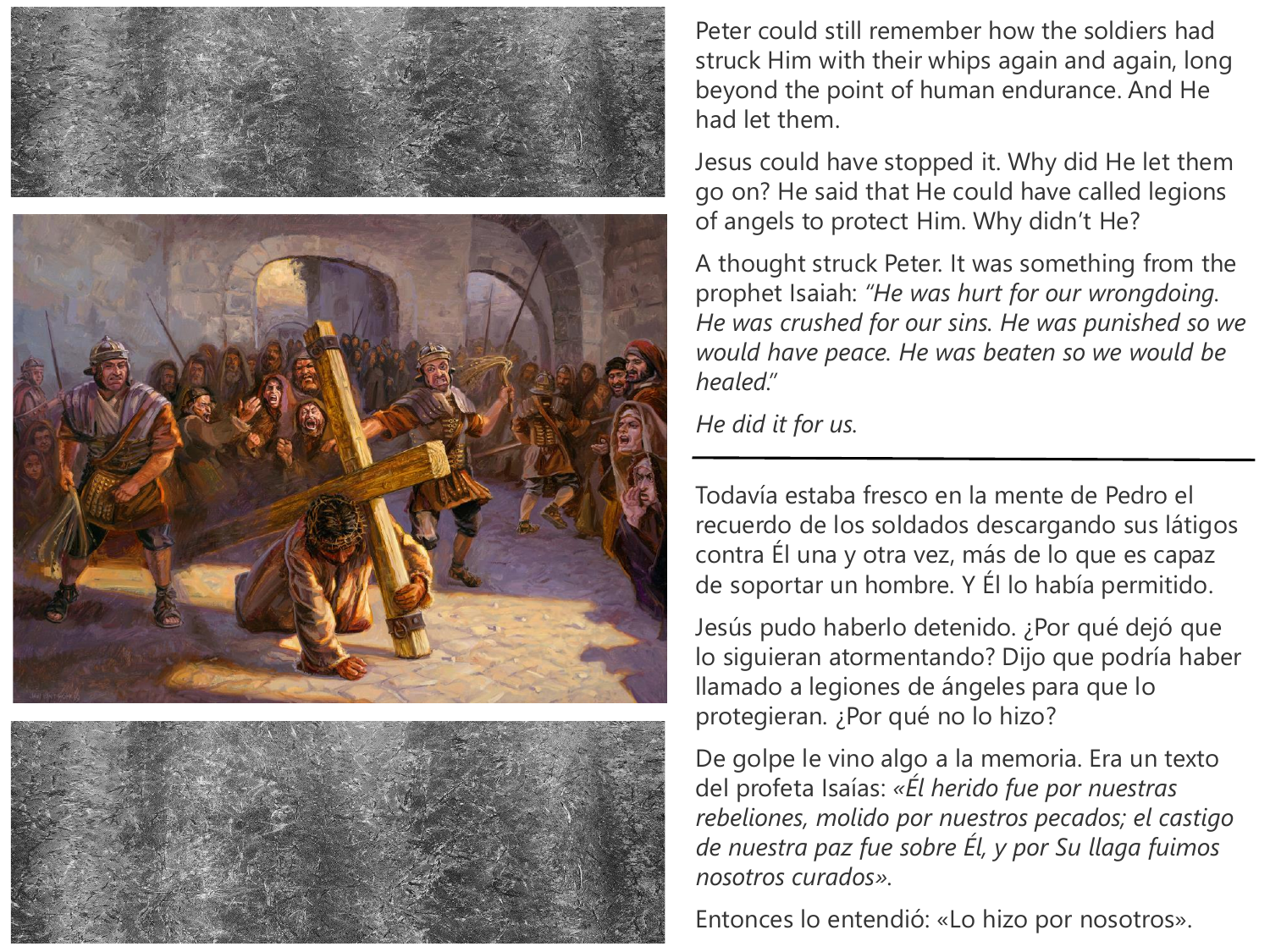





The opening of the tomb loomed in front. John was already there, staring into the tomb.

Peter slowed down as he approached. He went in, and John followed close behind. The tomb was empty. The linen cloths that had been used to cover the body were lying on the ground, and the cloth used to wrap the Lord's head was neatly folded a little distance away.

The body was gone. Taken.

"Who, what...?" John was at a loss for words. Finally it came out. "Where did they take Him?"

They stood there for a few minutes, waiting.

Ya se veía la entrada del sepulcro. Juan se le había adelantado y lo estaba examinando con la mirada sin atreverse a entrar.

Al acercarse, Pedro aminoró la marcha. Entró, y Juan lo siguió de cerca. La tumba estaba vacía. En el suelo habían quedado los lienzos que se habían empleado para cubrir el cuerpo, y el sudario con que habían envuelto la cabeza de Jesús estaba prolijamente doblado un poco más allá.

El cuerpo no estaba. Se lo habían llevado.

—¿Quién… qué…? —a Juan no le salían las palabras; finalmente acertó a decir—: ¿A dónde se lo llevaron?

Permanecieron unos minutos inmóviles, aguardando.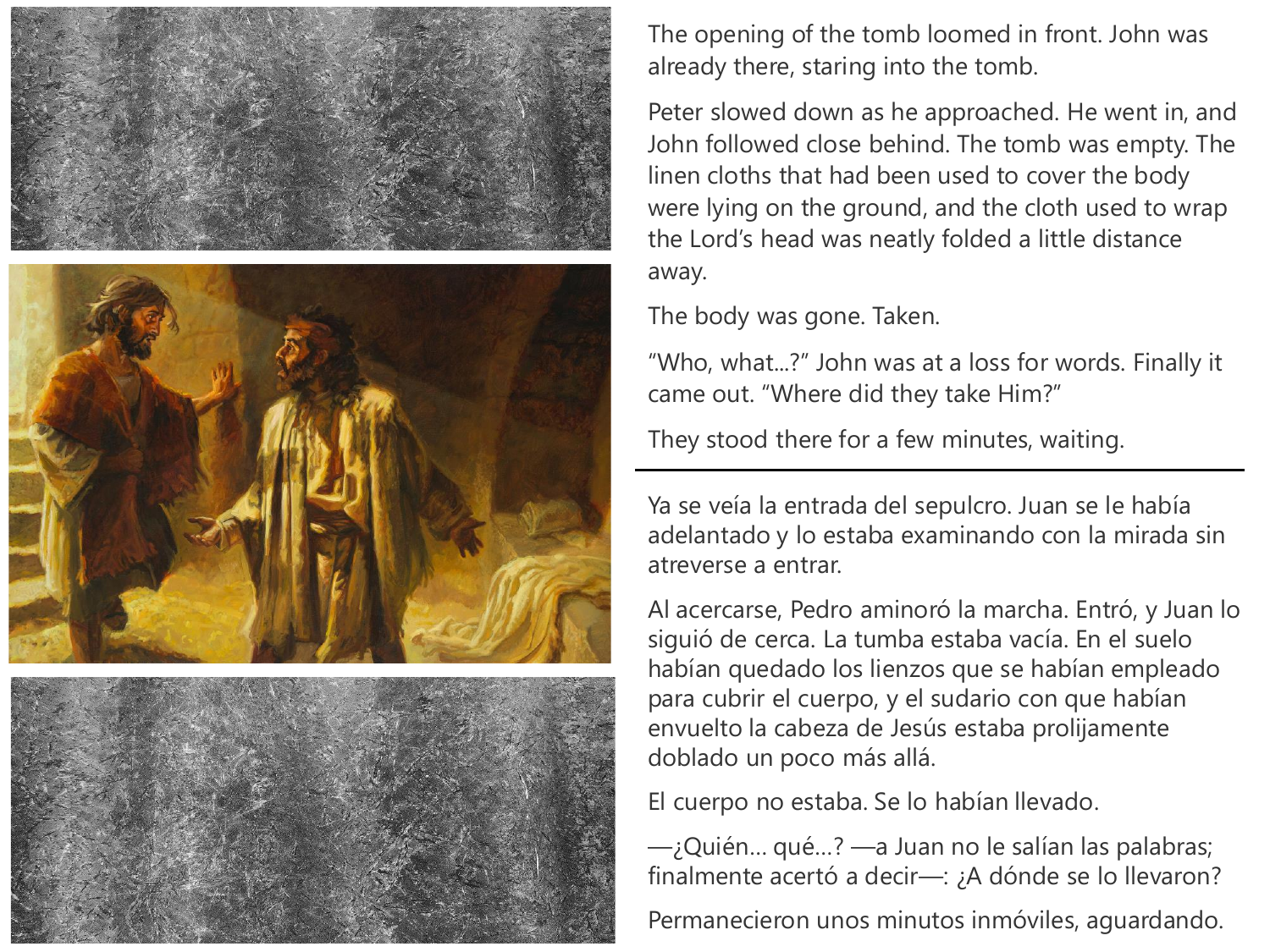

Then the realization dawned on them as brilliantly as the sunrise that morning. Jesus had talked about this. They hadn't understood it at the time, but now it made perfect sense.

*"The Son of Man shall be delivered up to evil men, and on the third day He shall rise again." (Luke 18:32-33)*

De pronto se les hizo la luz, y brilló en su corazón con una intensidad parecida a la de aquel amanecer. Jesús les había hablado de eso. En su momento ellos no lo habían entendido, pero a esas alturas estaba clarísimo.

*«El Hijo del hombre […] será entregado a los gentiles […]; mas al tercer día resucitará» (Lucas 18:32-33)*

## [www.freekidstories.org](http://www.freekidstories.org/)

Image credit: Page 1 - Antonio Romero via Behance; pgs 2-3 – Gospelimages.com; page 4 - Waiting for the Word via Flickr. Text courtesy of Activated magazine; used by permission.